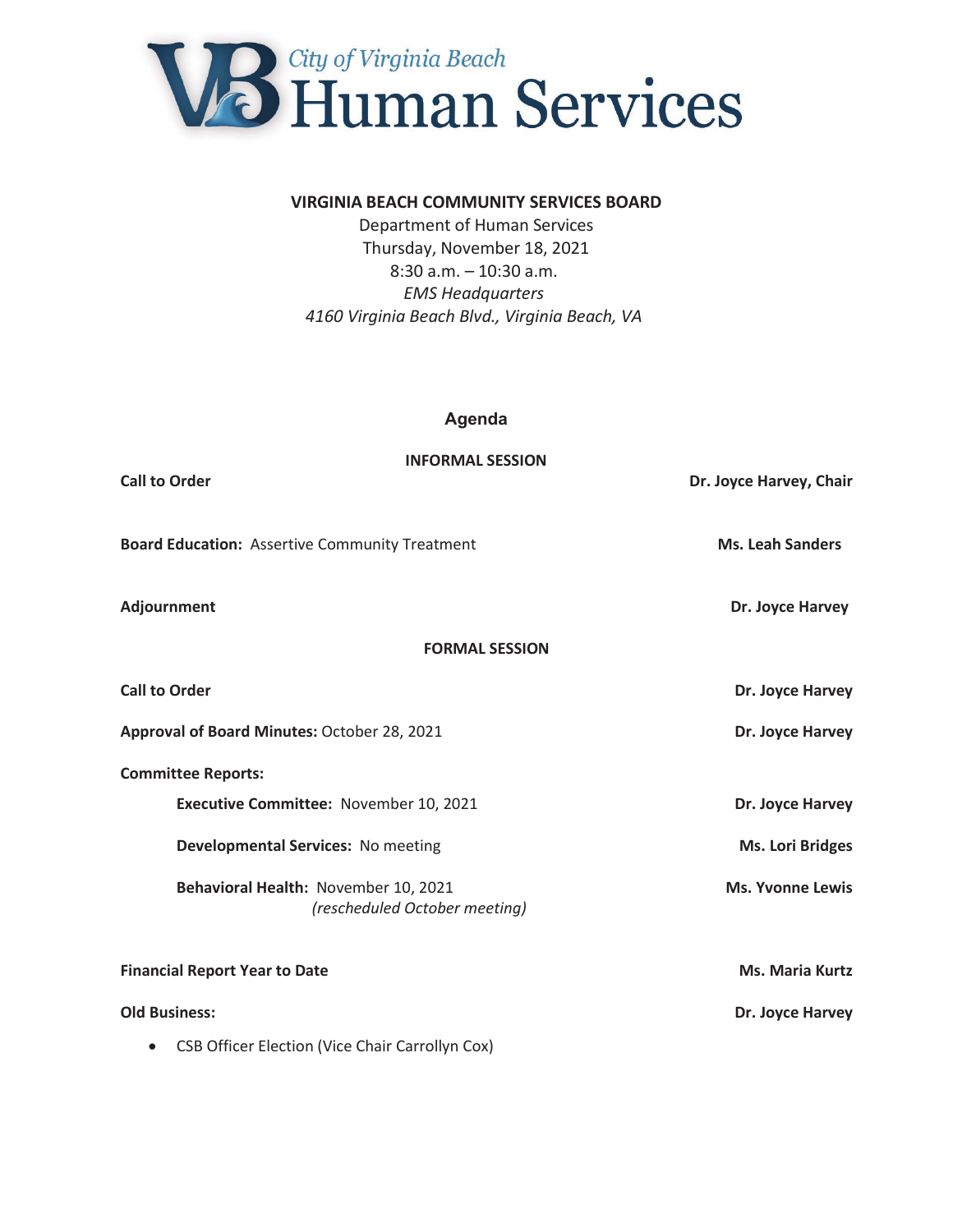# **VIRGINIA BEACH COMMUNITY SERVICES BOARD AGENDA**

#### **New Business**

 **Dr. Joyce Harvey**  • Approval of 2022 CSB Meeting Schedule

- Legislative Advocacy
- Upcoming educational topics:
	- o December: No meeting
	- o January: Robert's Rules of Order (Vice Chair Carrollyn Cox)
	- o February: TBD

#### **Matters of the Chair Chair Chair Chair Chair Chair Chair Chair Chair Chair Chair Chair Chair Chair Chair Chair Chair Chair Chair Chair Chair Chair Chair Chair Chair Chair Chair Chair Chair Chair Chair Chair Chair Chair Ch**

- Finalized CSB Policies
- Joint CSB/SSAB Meeting on March 17, 2021
- January meeting location EMS Headquarters (to be confirmed)

#### **Matters of the Director / Deputy Director Director Aileen Smith**

**Deputy Director Angie Hicks** 

- Comprehensive Health Record Update (Dr. Kirtland)
- Website and Social Media Update (Bryan Clark)
- CMS Vaccination Rule *(CMS: Centers for Medicare & Medicaid Services)*
- Marcus Alert Liaison
- New Harm Reduction State Allocation
- Strategic Plan Update in January

## **Other Business:**

**Public Comment Dr. Joyce Harvey Dr. Joyce Harvey Dr. Joyce Harvey** 

**Adjournment Dr. Joyce Harvey**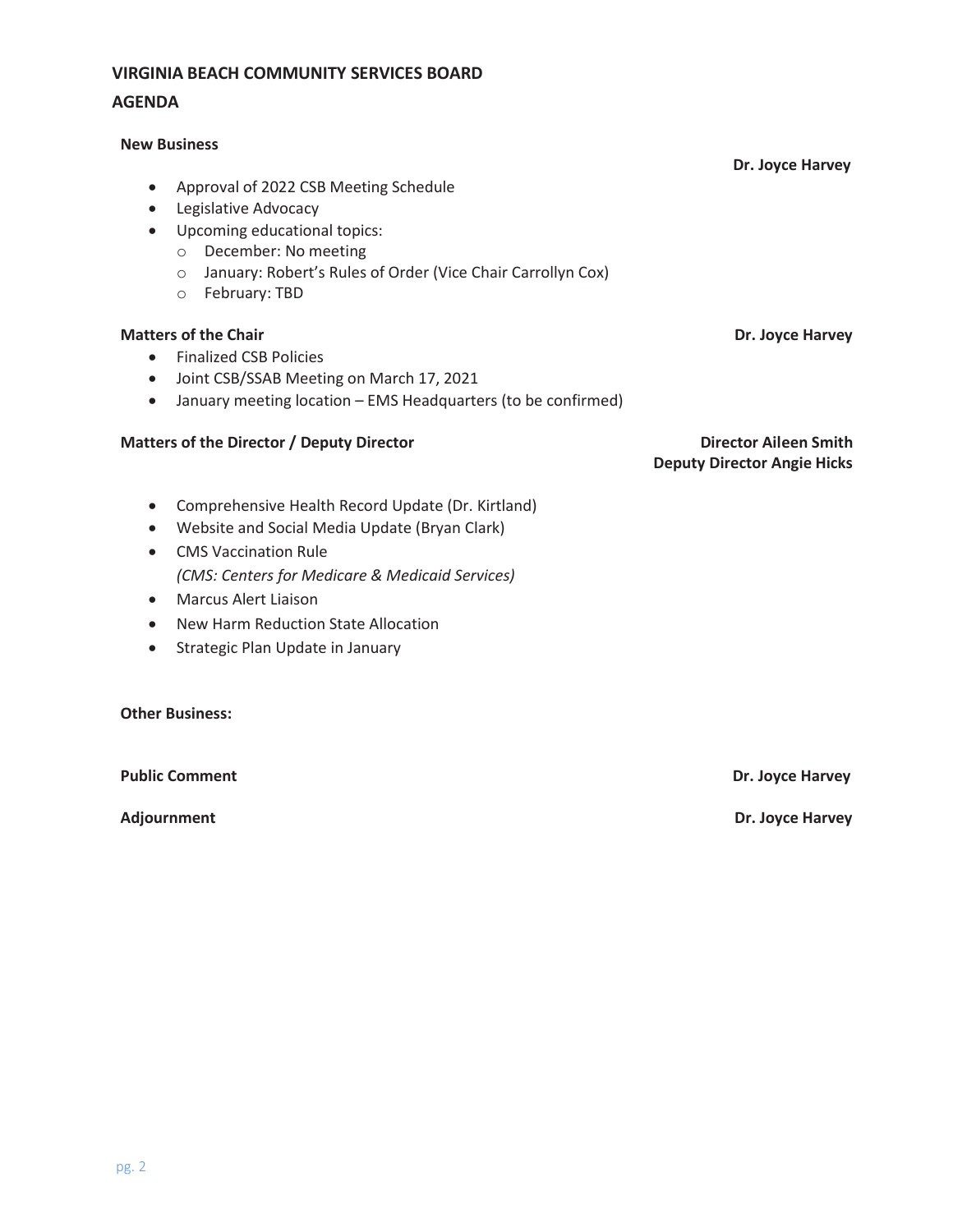

#### **VIRGINIA BEACH COMMUNITY SERVICES BOARD**

Department of Human Services Thursday, October 28, 2021 8:30 a.m. – 10:30 a.m. *Office of Performance & Accountability* 

#### **Meeting Minutes**

| <b>Board Members Present</b>         | <b>Staff Present</b>          | <b>Guests</b>      |
|--------------------------------------|-------------------------------|--------------------|
| Dr. Joyce Harvey                     | Aileen Smith (Remote)         | Sheriff Ken Stolle |
| Carrollyn Cox                        | Angie Hicks                   |                    |
| Gayle Colson                         | Stacey O'Toole                |                    |
| <b>Cindy Curtis</b>                  | Tim Capoldo                   |                    |
| <b>Yvonne Lewis</b>                  | Denise Henderson              |                    |
| Patricia Pointer                     | Maria Kurtz                   |                    |
| Susannah Uroskie                     | Dr. Kenneth Chandler (Remote) |                    |
| Michael Anderson                     | Brandy Singer, Recorder       |                    |
| Patricia Alspaugh                    | <b>Bryan Clark</b>            |                    |
| Lori Bridges                         | Cheryl St. John               |                    |
|                                      | Dr. Donald Kirtland (Remote)  |                    |
|                                      |                               |                    |
|                                      |                               |                    |
|                                      |                               |                    |
| <b>City Council Liaisons Present</b> |                               |                    |
| Rocky Holcomb                        |                               |                    |
|                                      |                               |                    |

# **INFORMAL SESSION**

#### **Call to Order**

Dr. Harvey called the meeting to order at 8:34 am.

#### **Board Education: Discharge Planning**

*Presenters: Ms. Cheryl St. John, LPC, CPSC, CSAC, Emergency & Crisis Services* 

Ms. Cheryl St. John provided an in-depth look at state hospital discharge planning, including the admission and discharge responsibilities. If a State Hospital has a direct admission, they will contact the CSB within 24 hours of admission. Emergency Services will look at all private hospitals prior to a state hospital. Ms. St. John reviewed information regarding the Clinical Readiness for Discharge Rating Scale as well as the Extraordinary Barriers List (EBL). Discharge Assistance Planning (DAP) is a type of state funding to assist with overcoming barriers to discharge from state hospitals and may be used by CSBs to obtain community services and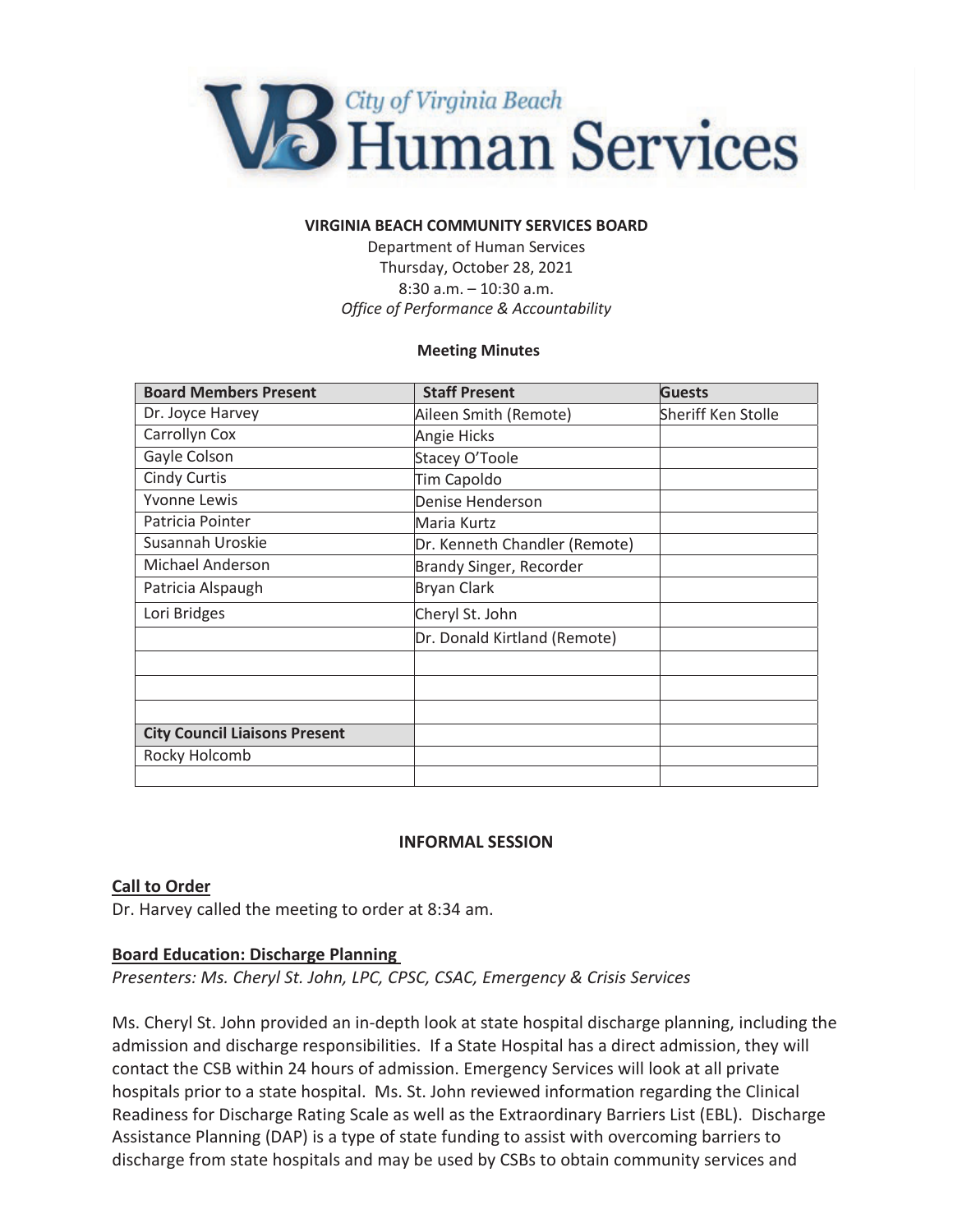*CSB Meeting Minutes October 28, 2021 Page 2*

supports. She reviewed the various residential options upon discharge, including Independent Living, Permanent Supportive Housing, Supervised Living, SUD Residential, Assisted Living Facilities, Nursing Homes and Memory Care Units. Emergency Services will work with other CSBs for clients that have transitioned out of catchment area. For civil discharge planning, the hospital notifies the CSB within 1 day of meeting criteria for discharge, then the CSB immediately takes next steps in the discharge planning process. The goal is to create an individualized discharge plan that will address the person's needs and promote a successful and sustainable transition into the community. Ms. St. John also reviewed the program's Performance Measures:

- 80% of eligible patients will be seen by CSB clinical staff within seven calendar days of discharge from state hospital.
- CSBs will have a state hospital 30-day readmission rate of 7% or below.
- Patients followed by CSBs will have an average length of stay on the extraordinary barriers list (EBL) or 60 days or less.
- CSBs that serve a population of 100,000 or more will have an average daily census of ten (10) beds or less per 100,000 adult and geriatric population.

# **FORMAL SESSION**

# **Call to order by Dr. Joyce Harvey, Chair**

Dr. Harvey called the formal session to order at 9:14 am.

# **Approval of Board Minutes**

Dr. Harvey called for a motion to approve the board minutes from the September 30, 2021 meeting. Ms. Carrollyn Cox requested that the minutes be changed under New Business to remove "a provision can be made" and add that "nominations can be added from the floor". Ms. Cox made a motion to approve the minutes with the stated amendment and Ms. Curtis seconded the motion. Dr. Harvey opened the floor for further discussion. There being no further discussion or objection, the minutes were approved as amended.

# **Committee Reports**

- **Executive Committee:** Dr. Harvey informed the board that the agenda for today was discussed and finalized during the Executive Committee meeting on October 21, 2021.
- x **Developmental Services Committee:** Ms. Bridges gave an overview of the October 14, 2021 meeting. During the committee meeting, Sonya Knight provided a Covid update that included consumer vaccination rates and plans for boosters. Dr. Natacha Dolson attended the Innovation Academy in Denver and shared a presentation regarding moving from a paper to electronic process which created efficiency and savings.
- **Behavioral Health Committee:** No meeting was held in October due to lack of quorum.

# **Financial Report**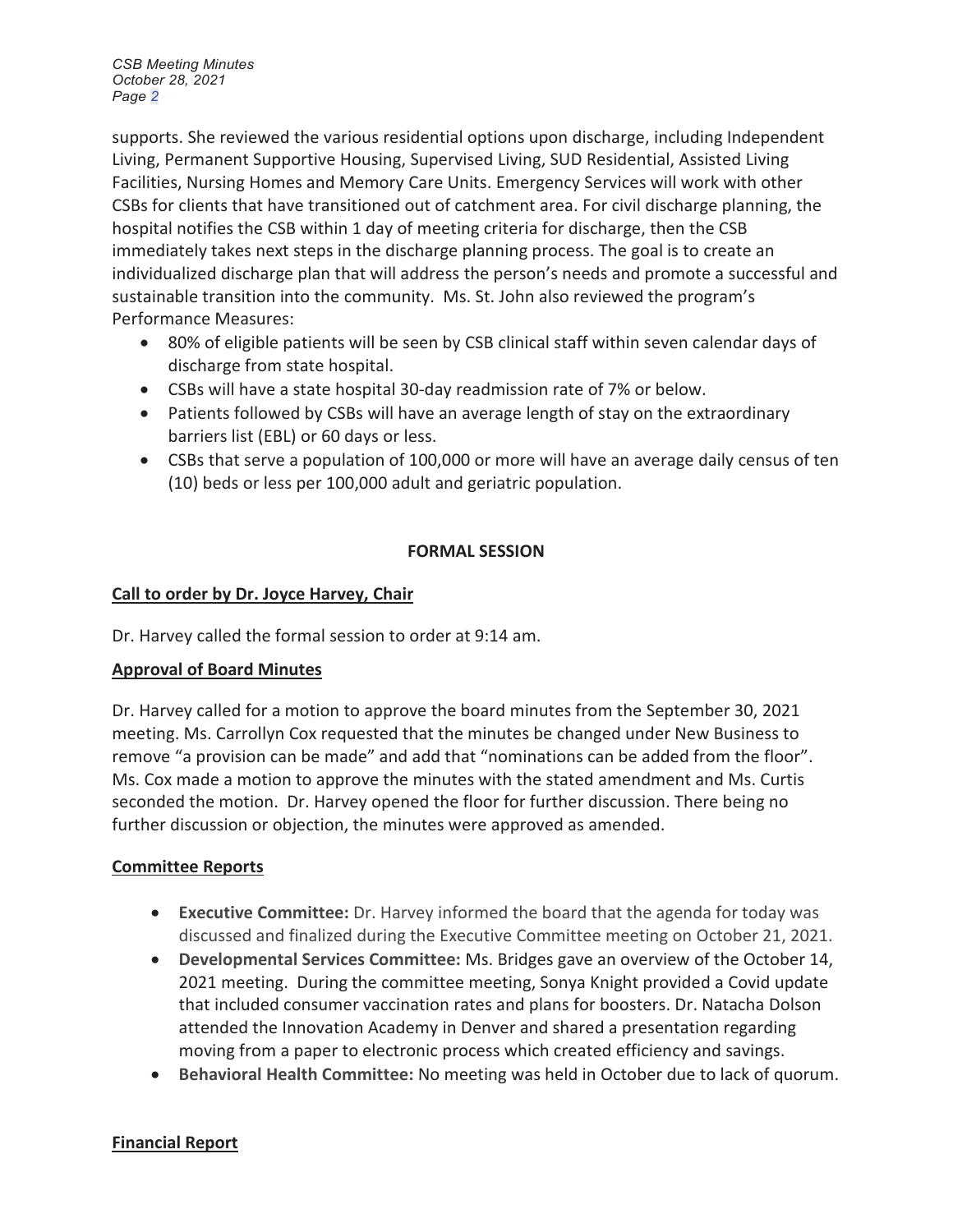*CSB Meeting Minutes October 28, 2021 Page 3*

Ms. Maria Kurtz reviewed the FY2022 Budget v. Actual Financial Report as of September 30, 2021.

# **Old Business**

- Dr. Harvey reported that City Council approved the CSB By-laws, including the provision to suspend the officer term limits upon a two-thirds vote.
- Ms. Cox made a motion to suspend the provision in the by-laws regarding officer term limits. Ms. Uroskie seconded the motion. With no further discussion a vote was called. All board members voted in favor and the two-thirds requirement was achieved.
- Ms. Lewis represented the Nominating Committee and presented the following Ballot of Officers: Dr. Joyce Harvey as Chair, Ms. Susannah Uroskie as Vice-Chair, and Ms. Patricia Alspaugh as Secretary. It was noted that any board member may add to the ballot for the upcoming vote. The CSB will vote to elect officers for the upcoming term at the next meeting on November 18, 2021.

# **New Business**

- Dr. Harvey informed board members that the Virginia Association of Community Services Boards (VACSB) Budget Priorities document was included in their packet and discussed the strategy for aligning with the VACSB. She opened the floor for discussion about the preferred advocacy strategy this year. It was noted that the local legislative staff recommended waiting until post-election to schedule meetings and to focus on key legislators. There was a desire to create Public Policy packets to include local information and hand-written notes from board members. Councilmember Holcomb noted that the personalized notes are an effective strategy. A list of legislators will be provided at the November meeting and board members will determine which legislators they will write to and contact for a video or in-person meeting.
- Dr. Harvey highlighted the upcoming educational topics:
	- o November: Assertive Community Treatment
	- o December: No meeting
	- $\circ$  January: Robert's Rules of Order (Ms. Cox agreed to facilitate the training.)

# **Matters of the Chair**

- Dr. Harvey announced that Council Member Rocky Holcomb is the new CSB City Council Liaison.
- Dr. Harvey informed board members that the CSB Roster has been updated and now includes an overview of the CSB composition. She noted that 33% or a third of CSB members must be comprised of family members and consumers and that we are currently at 38%. She also pointed out the committee assignments and the quorum requirements. The importance of attending meetings was emphasized so that committee meetings can be held as schedule to conduct the required business.
- Board members were informed that the next CSB meeting will be held on November 18, 2021 at the EMS Headquarters. The November meeting will be held early due to the Thanksgiving holiday.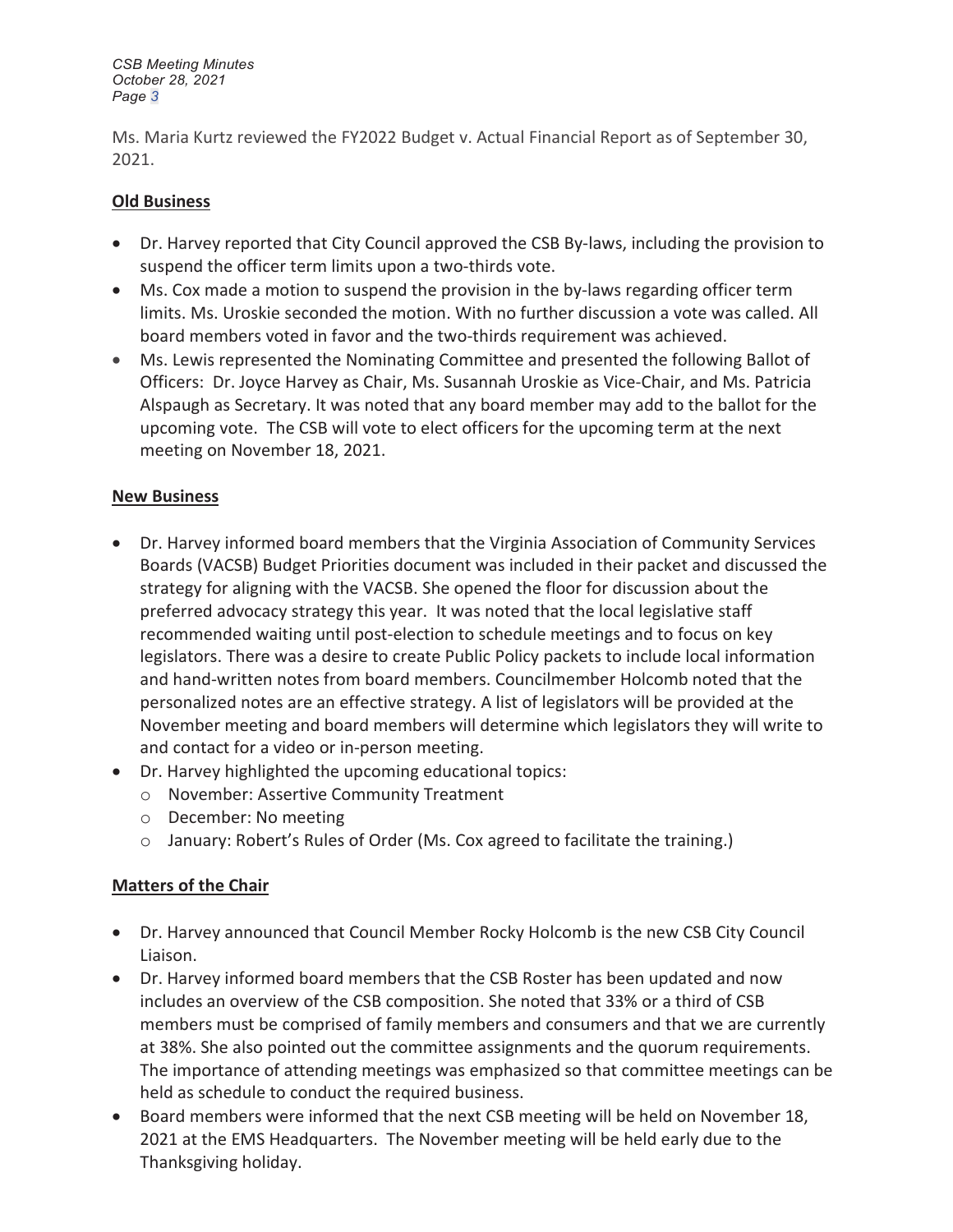# **Matters of the Director / Deputy Director / Division Directors**

Director Smith shared the following updates:

- Denise Henderson was introduced as the new DHS Business Manager.
- Hiring bonuses have been approved to help address the workforce shortage and entice qualified applicates. The bonus will be given in increments during the first year to promote retention and there will be a repayment agreement in place if candidates do not remain employed for the specified period of time. She also mentioned proposed enhancements to the shift differential that is offered to staff working overnights, weekends, etc.
- There will be another mobile food pantry on December 14, 2021 at the Virginia Beach Amphitheater.
- Ruth Hill has been hired as the new Director for the Department of Housing and Neighborhood Preservation.

Deputy Director Hicks provided the following updates:

- The customer satisfaction survey closed on October  $17<sup>th</sup>$  and we have received more than 400 responses to the survey. ODU is helping to compile the results and will provide meaningful data that we can review.
- The floor was given to Mr. Tim Capoldo who updated the board on the Support Coordination Quality Review. This review was held on site and they assessed 16 charts. The exit interview was held on October 20, 2021 and the reviewers indicated that it was an overall favorable review. The state target is 86% and our rankings came in at 94%, 69%, 100%, 88%, 100%, 81%, 94%, 100%, 50% and 94%. He provided the following details related to areas that were under target.
	- o The 50% rating was for Indicator 9, "*Consider the last four face to face visits completed prior to January 1, 2021. Does the documentation show that the SC/CM assessed whether the individual's support plan was being implemented appropriately?"* It was noted that Indicator 9 started halfway through the year, but the data was extrapolated for the entire year, giving a false percentage.
	- o The 69% ranking was for compliance indicator 2, "*Was the individual offered a choice of Support Coordinator and DD Waiver providers?"* Indicator 2 has been fixed by adding a radio button in the electronic health record that will guide the Support Coordinators to answer the question in its entirely.
	- o The 81% ranking was for Indicator 6, "*Is there a SC/CM' signature present on the current ISP Signature Page?"* Indicator 6 is being addressed through supervision with staff and has to do with receiving a wet signature on the plans that may have been conducted virtually during the pandemic.
- A new strategic plan progress report has been included in the CSB packet to provide additional information and opportunities will be provided in upcoming committee and board meetings to ask questions.
- Mr. Bryan Clark had prepared to present an update on the website & social media; however, due to the time he will present the information at the November meeting.

Dr. Kirtland joined the meeting to provide a CHR update; however, his report will be carried to November due to the time restraint.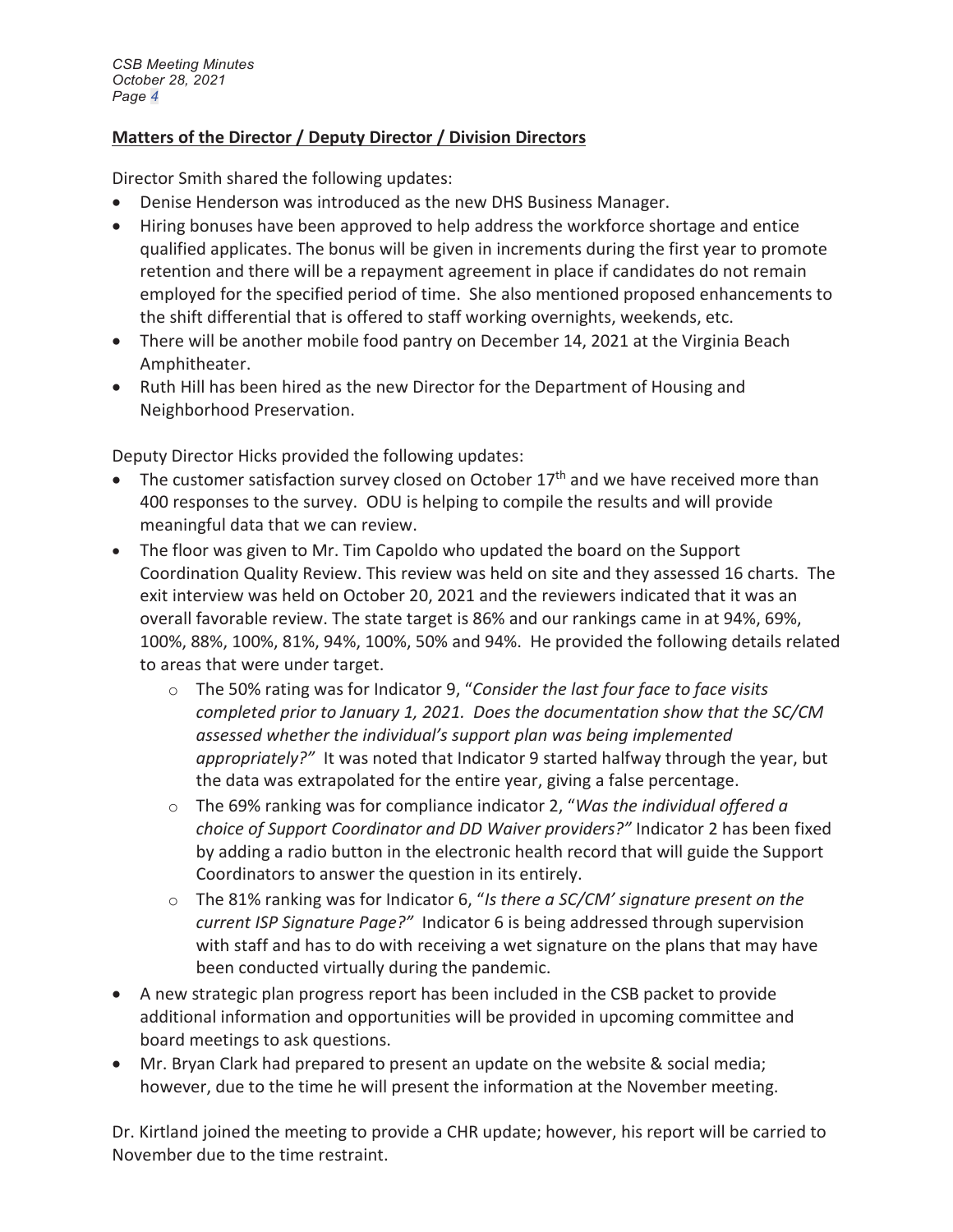*CSB Meeting Minutes October 28, 2021 Page 5*

## **Other Announcements:**

• Sheriff Stolle stopped by to thank everyone for the work being done in the jail. He discussed the behavioral health services and the impact on reducing recidivism.

## **Public Comment:** None

**Adjournment** Dr. Harvey adjourned the meeting at 10:36 a.m. / Next Meeting November 18, 2021.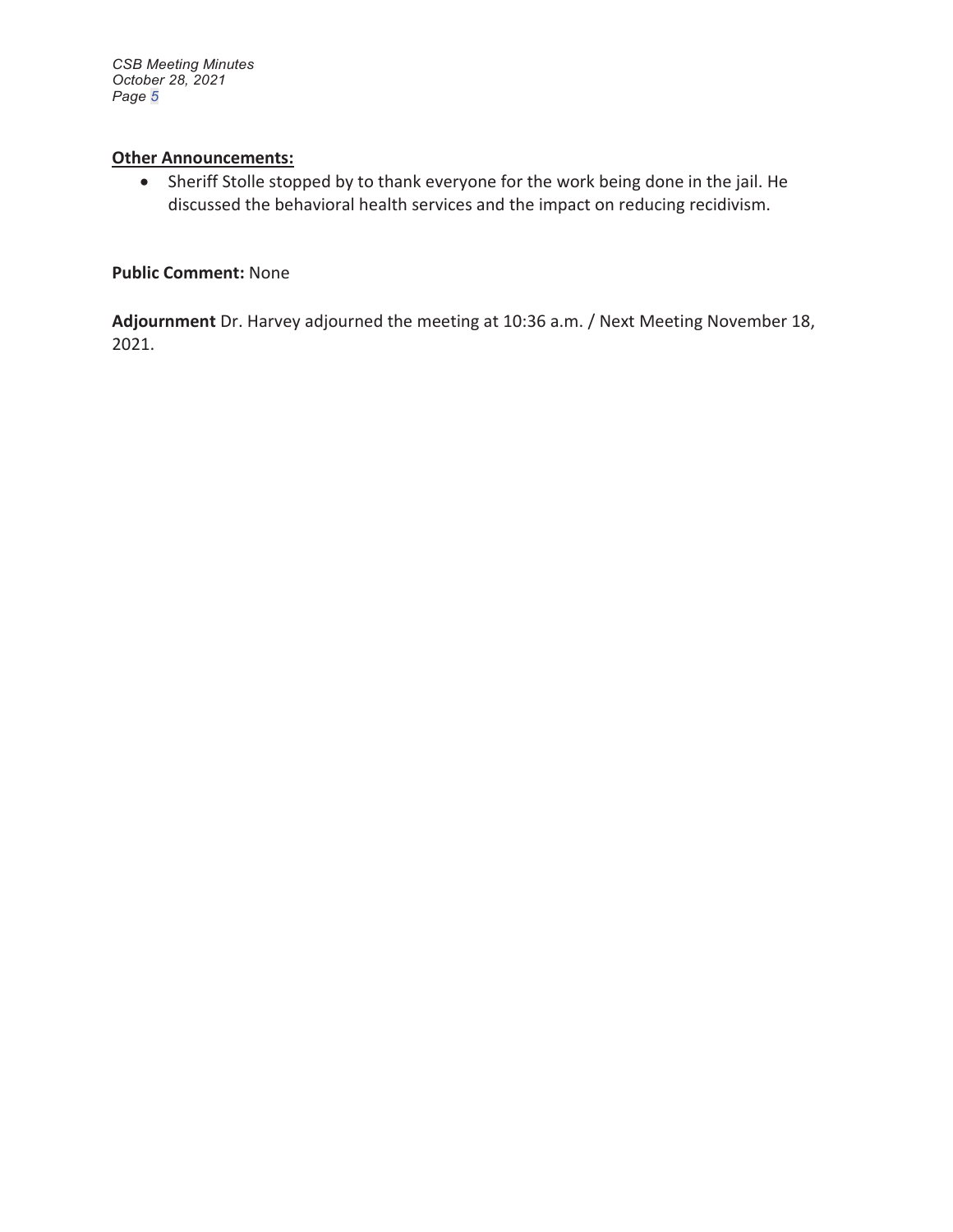

# **CSB EXECUTIVE COMMITTEE MEETING Thursday, November 10, 2021 4:00 PM – 5:00 PM Pembroke 6, Conference Room 431**

# **MEETING MINUTES**

# **CSB Committee Members**

Dr. Joyce Harvey (Chair), Ms. Carrollyn Cox (Vice Chair), Ms. Susannah Uroskie (Secretary)

#### **City Facilitator**

Ms. Angie Hicks, BHDS Deputy Director

#### **City Staff**

Mr. Tim Capoldo, Developmental Services Division Director; Ms. Stacey O'Toole, Behavioral Health Division Director

#### **Call to Order**

Dr. Harvey called the meeting to order at 4:02 pm.

#### **Education**

Educational topics for upcoming board meetings were discussed as follows:

- November: Assertive Community Treatment (Ms. Leah Sanders, ACT Team Leader)
- December: No meeting
- January: Robert's Rules of Order (Ms. Carrollyn Cox)
	- o Ms. Cox plans to develop a Power Point presentation and will collaborate with Bryan Clark as needed.
- February: TBD
	- $\circ$  It was suggested that staff present ideas for board members to consider at the next meeting.

#### **Old Business**

Dr. Harvey noted that the following items will be covered during the board meeting:

- The CSB officer election will be held and facilitated by Vice Chair Carrollyn Cox since the current Chair is a nominee. There will be a provision for nominations to be put forth from the floor.
- Review and approval of the October CSB Meeting Minutes.
- November Behavioral Health Committee Report (rescheduled due to lack of quorum in October)
- Financial Report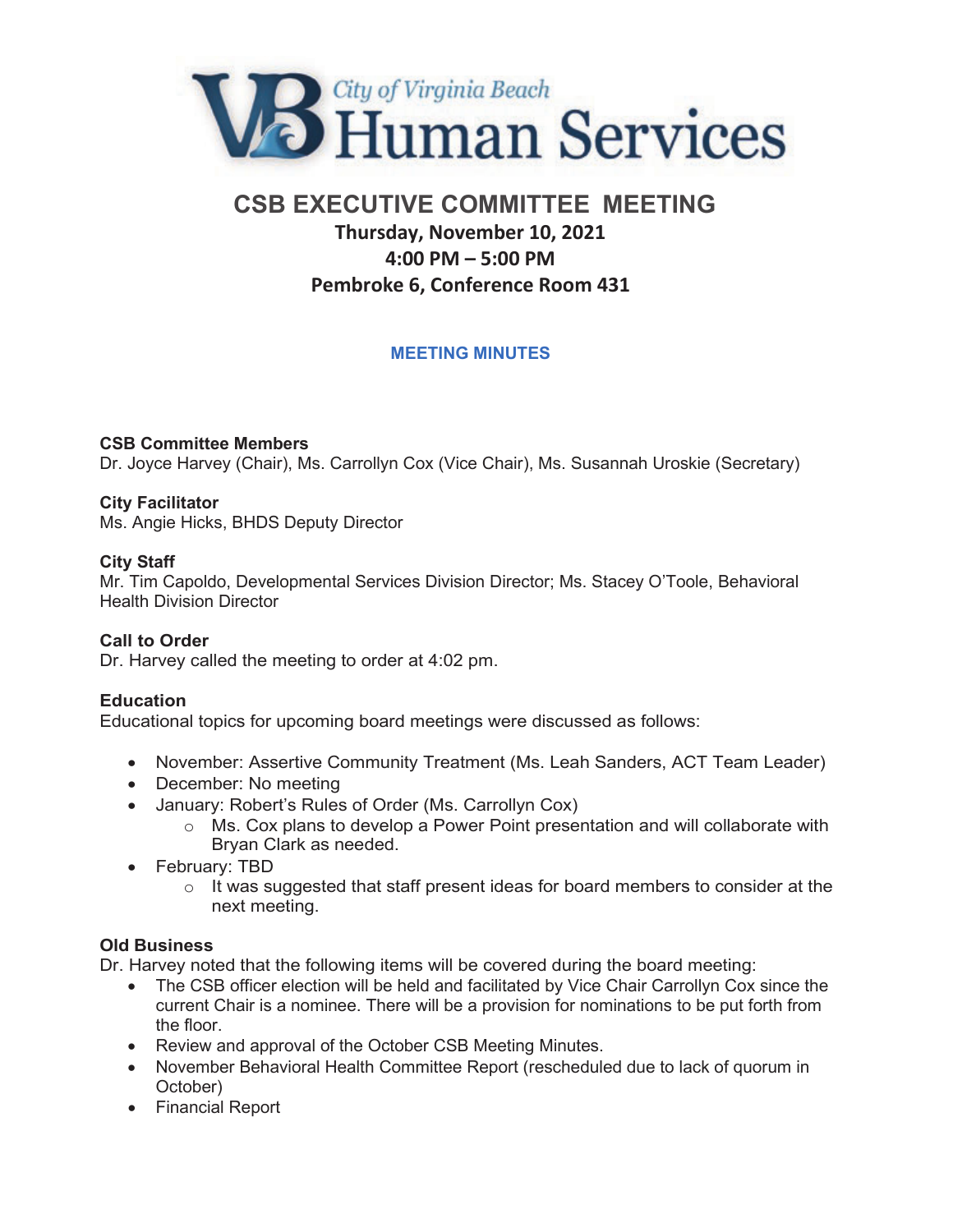*CSB Executive Committee Minutes November 10, 2021 Page 2*

# **New Business**

- The CSB will be asked to review and approve the 2022 CSB Meeting Schedule. In March there will be a joint CSB/SSAB meeting, and it will be determined whether there are action items that require a CSB business meeting to take place at the conclusion of the joint session. As usual, the August and November meetings will occur earlier in the month due to business needs and the Thanksgiving holiday, respectively.
- A list of legislators will be provided and board members can sign up to provide the handwritten notes for their packets and also to make advocacy phone calls. The City Legislative Liaison will be consulted for recommendations related to key legislators that should be contacted.

# **Matters of the Chair**

- Dr. Harvey will inform board members that the CSB policies were approved by the attorney with minor revisions and have been finalized.
- There will be a Joint CSB/SSAB Board Meeting on March 17, 2021. The location being considered is Building 19 at the Municipal Center.
- The January CSB meeting location will be at EMS Headquarters.

# **Matters of the Director / Deputy Director / Division Directors**

Updates for the November CSB meeting will include:

- Comprehensive Health Record Update (Dr. Kirtland)
- Website and Social Media Update (Bryan Clark)
- CMS Vaccination Rule: CMS stands for Centers for Medicare & Medicaid Services. The new emergency regulation issues a mandate for staff vaccination. We are actively seeking guidance to determine next steps in our locality.
- A Marcus Alert Liaison has been selected with a start date of November 18, 2021. The individual will assist with implementation throughout the region.
- Ms. O'Toole will update the board on a \$25,000 state allocation for harm reduction activities.
- The next strategic plan update will be provided in January.

# **Other Business:**

• None

# **Public Comment**

 $\bullet$  None

# **Adjournment**

Dr. Harvey adjourned the meeting at 4:52 pm.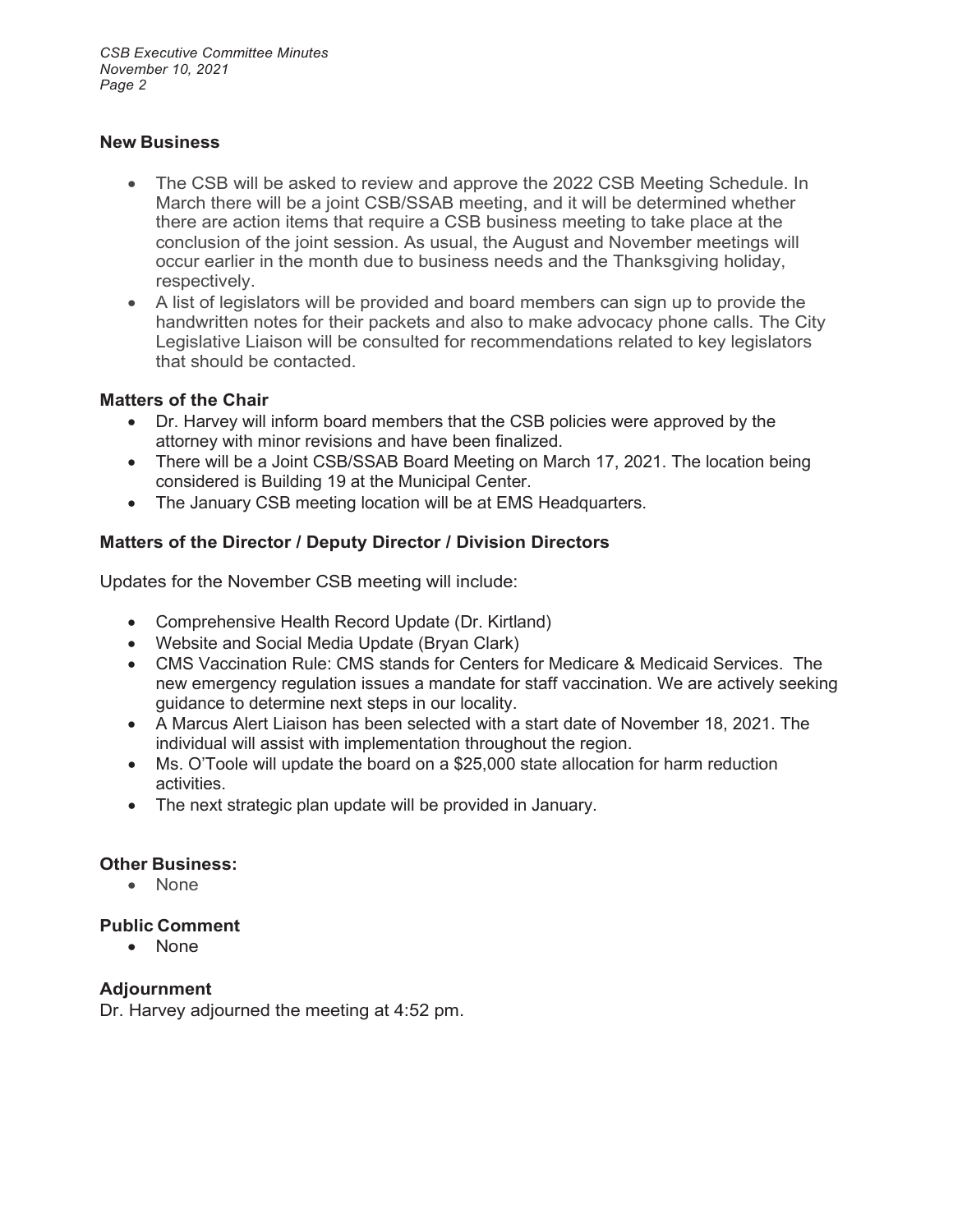

## **VIRGINIA BEACH BEHAVIORAL HEALTH COMMITTEE**

Wednesday, November 10, 2021 3:00 p.m. – 4:00 p.m.

#### **Meeting Minutes**

| <b>Board Members Present</b> | <b>Staff Present</b>  | <b>Guests Present</b> |
|------------------------------|-----------------------|-----------------------|
| Joyce Harvey                 | Alicia Maisonave      | None                  |
| Gayle Colson                 | D'Nita Spann          |                       |
| Patricia Pointer             | Elaine Winn, Recorder |                       |
| Susannah Uroskie             | John Paradiso         |                       |
| Yvonne Lewis                 | Maria Kurtz           |                       |
|                              | <b>Shelby Giles</b>   |                       |
|                              | Stacey O'Toole        |                       |
|                              |                       |                       |

#### **Call to Order**

The Behavioral Health Committee was called to order at 3:00 p.m. by Yvonne Lewis, Chair.

#### **Board Education: Beach House – Psychosocial Rehabilitation (PSR) Program**

Ms. Alicia Maisonave (Clinical Services Administrator) and Ms. D'Nita Spann (Program Supervisor) provided an overview of Beach House and the services provided to individuals utilizing the program. The program's mission is to provide structured recovery-based programming that creates opportunities for individuals living with mental illness. These opportunities include:

- Strengthening independent living skills
- Increasing community integration
- Improving overall wellness
- Enhancing socialization
- Assisting in providing employment opportunities
- Developing prevocational skills.

Beach House reopened from the pandemic on June 7, 2021 with a reduced daily census of 30-40 consumers. Program staff maintained CDC guidelines through mask wearing and social distancing. The program currently serves 90 active consumers however, only 30 consumers are served daily due to COVID and social distancing.

The program has maintained a 3-year certification with the Commission on Accreditation of Rehabilitation Facilities (CARF) since 2008 and a satisfaction rate with employers and employees of 90% since 2010.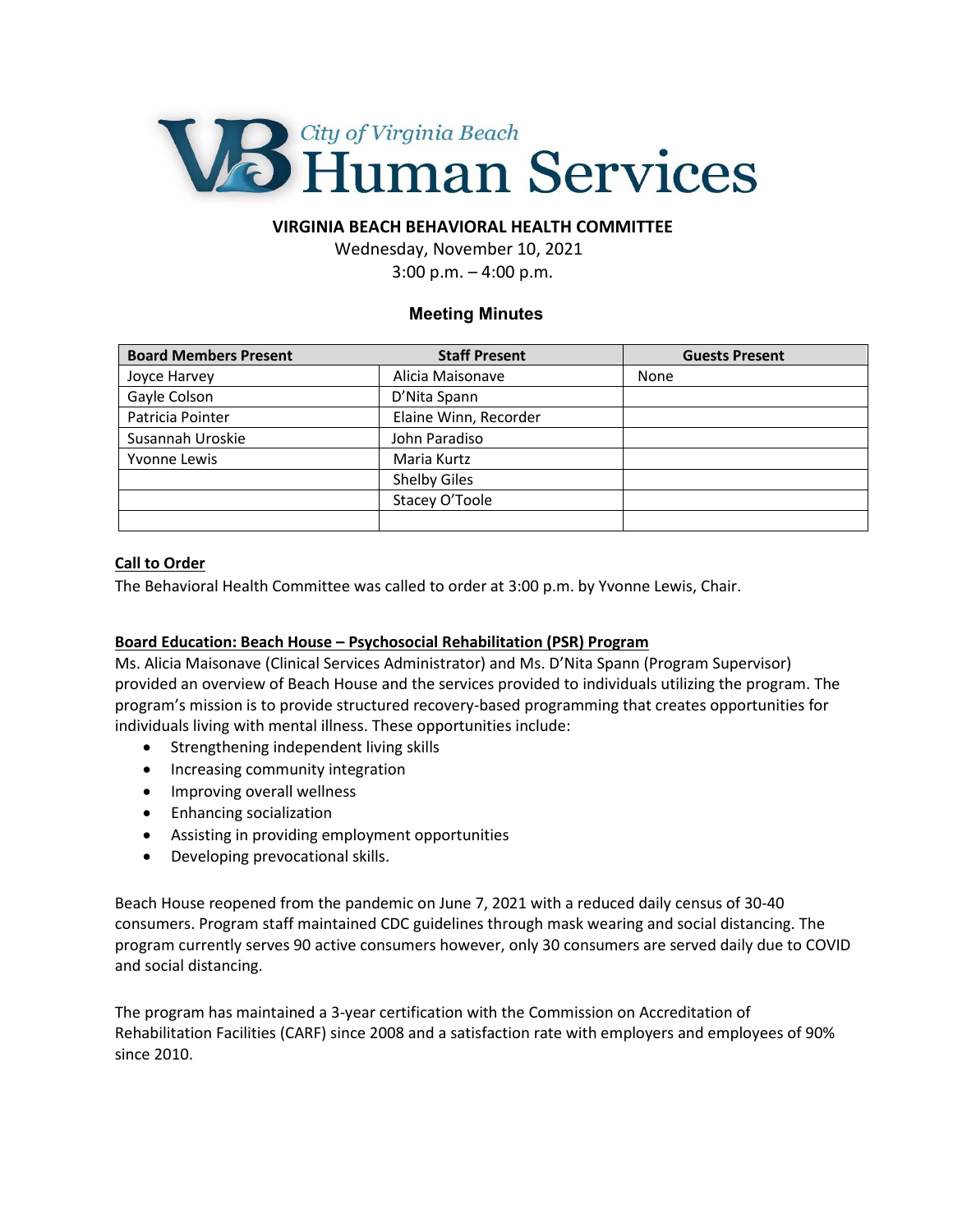#### **Reports**

- **Finance Report**: Ms. Maria Kurtz reviewed financial information for the period ending August 31, 2021.
- **Persons Served and Waiting List Report** Ms. O'Toole provided numbers for the Wait List. An explanation was provided regarding the increase in services provided by OCFA and Adult Correctional Services staff. As requested during the last BH Committee, numbers of persons served reflected both a Duplicated and Unduplicated Count for individuals served during the months of August and September.
- **Incident Management Report** Ms. O'Toole provided the numbers and an explanation for the Incident Management Report

# **Announcements**

None

# **Public Comment**

None

#### **Adjournment:**

Yvonne Lewis, Chair adjourned the meeting at 4:00 p.m.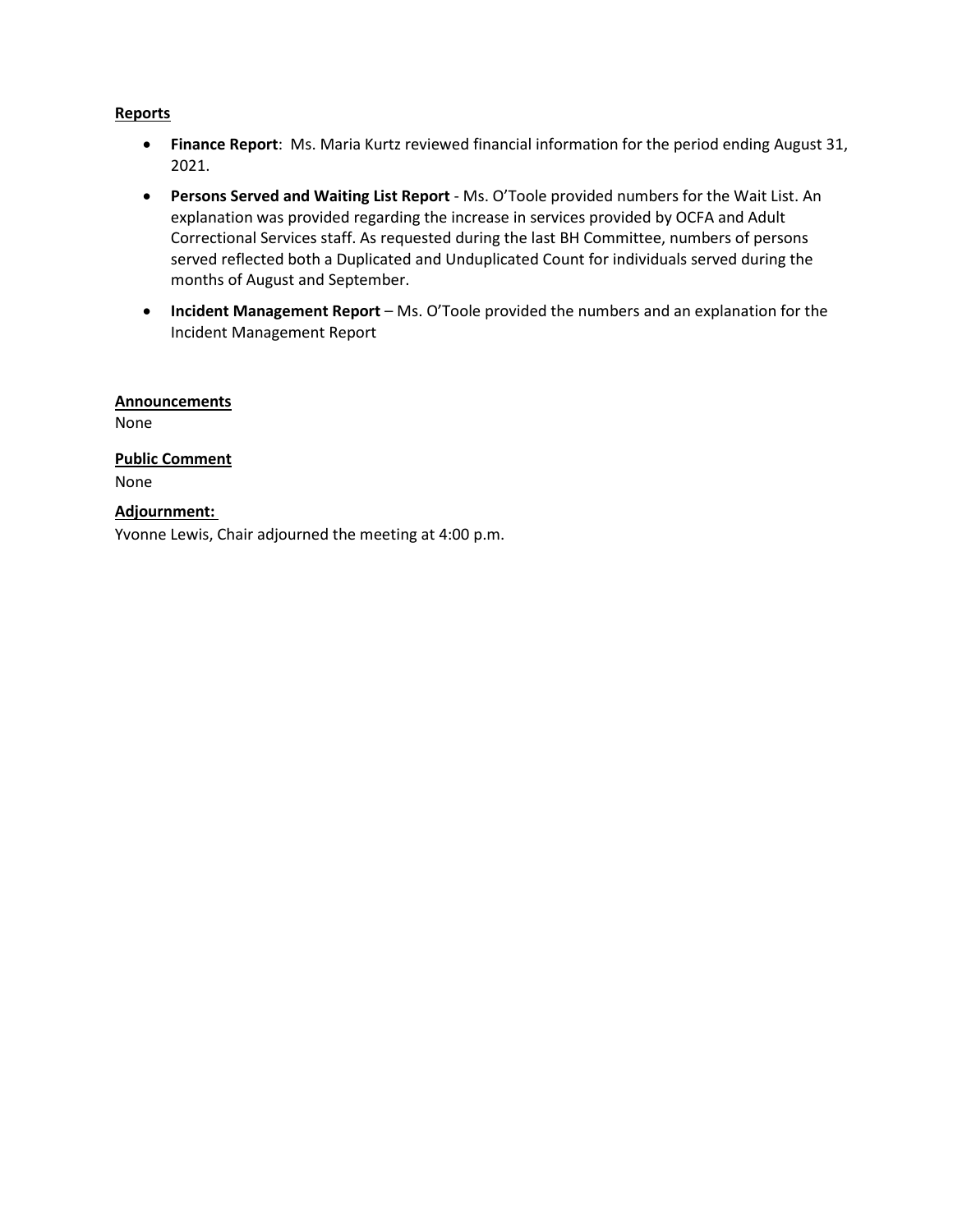# **City of Virginia Beach Community Services Board FY 2022 Budget v. Actual as of October 31, 2021**

| <b>Revenue Source</b>              | FY 2022 Budget                                                       | <b>YTD Budget</b>                          | <b>YTD Collections</b> | % of YTD Budget<br><b>Achieved</b><br>(goal 100%) |
|------------------------------------|----------------------------------------------------------------------|--------------------------------------------|------------------------|---------------------------------------------------|
| Fees for Services <sup>1</sup>     | 24,052,651                                                           | 6,013,163                                  | 7,525,605              | 125%                                              |
| <b>State Revenue</b>               | 18,698,835                                                           | 6,232,945                                  | 7,198,466              | 115%                                              |
| <b>Federal Revenue</b>             | 3,255,054                                                            | 1,085,018                                  | 898,209                | 83%                                               |
| Miscellaneous Revenue <sup>2</sup> | 40,304                                                               | 13,435                                     | 777                    | 6%                                                |
| <b>Fund Reserve</b>                | 258,361                                                              | 86,120                                     | 9,312                  | 11%                                               |
| General Fund Support <sup>3</sup>  | 20,159,208                                                           | 6,719,736                                  | 6,719,736              | 100%                                              |
| <b>Total Revenue</b>               | 66,464,413                                                           | 20,150,417                                 | 22,352,105             | 111%                                              |
|                                    |                                                                      |                                            |                        |                                                   |
| <b>Expenditure Category</b>        | FY 2022 Budget                                                       | <b>YTD Budget</b>                          | <b>YTD Spending</b>    | % Achieved                                        |
| Personnel                          | 51,402,678                                                           | 17,134,226                                 | 12,666,042             | 74%                                               |
| Professional Services              | 9,894,411                                                            | 3,298,137                                  | 2,246,259              | 68%                                               |
| Internal Services <sup>4</sup>     | 766,117                                                              | 255,372                                    | 514,847                | 202%                                              |
| Other Charges                      | 1,083,873                                                            | 361,291                                    | 226,791                | 63%                                               |
| <b>Supplies</b>                    | 1,729,158                                                            | 576,386                                    | 233,204                | 40%                                               |
| Leases and Rentals <sup>5</sup>    | 1,408,546                                                            | 469,515                                    | 530,489                | 113%                                              |
| Capital Outlay <sup>6</sup>        | 179,630                                                              | 59,877                                     | 99,848                 | 167%                                              |
| <b>Total Expenditures</b>          | 66,464,413                                                           | 22,154,804                                 | 16,517,480             | 75%                                               |
|                                    |                                                                      |                                            |                        |                                                   |
|                                    |                                                                      | Revenue Over Expenditures                  | 5,834,625              |                                                   |
|                                    | <sup>7</sup> PSH Receipts in Excess of Expenditures                  |                                            | (356, 853)             |                                                   |
|                                    |                                                                      | <sup>7</sup> Discharge Planning Assistance | (99, 511)              |                                                   |
|                                    | <sup>7</sup> CIT Receipts in Excess of Expenditures                  |                                            | (65, 936)              |                                                   |
|                                    | <sup>7</sup> STEP-VA Primary Care Receipts in Excess of Expenditures |                                            | (13, 119)              |                                                   |
|                                    | <sup>7</sup> STEP-VA Veterans Receipts in Excess of Expenditures     |                                            | (34,040)               |                                                   |
|                                    | <sup>7</sup> STEP-VA PEERs Receipts in Excess of Expenditures        |                                            | (23, 272)              |                                                   |
|                                    | <sup>7</sup> MAT Receipts in Excess of Expenditures                  |                                            | (43, 336)              |                                                   |
|                                    | <sup>7</sup> Marcus Alert Receipts in Excess of Expenditures         |                                            | (600,000)              |                                                   |
|                                    | <sup>7</sup> Jail Partnership Receipts in Excess of Expenditures     |                                            | (787, 041)             |                                                   |
|                                    |                                                                      | <b>Pending Deposits</b>                    |                        |                                                   |
|                                    |                                                                      | Fees Receivable 0-90 days                  | 2,139,882              |                                                   |
|                                    |                                                                      | <b>Estimated Payables</b>                  | (1,611,835)            |                                                   |
|                                    |                                                                      | (Deficit)/Surplus                          | 4,339,564              |                                                   |

YTD Budget is at 100%

<sup>1</sup> Fees are one month behind: Jun fees received in Jul are accrued to prior year. Adjustment made to YTD Budget.

 $^2$  Miscellaneous Revenue consist of prior year rental fee refunds and camperships

- $3$  Report assumes General Fund Supports are utilized in equal monthly installments.
- 4 Internal Service charges for City Garage, Risk, IT Subscription, and Network Telecommunications pulled 100%

at beginning of year; Fuel, Motor Pool and Telephones come out monthly.

 $<sup>5</sup>$  Leases and Rentals consist of monthly and quarterly leases (paid in advance).</sup>

 $^6$  Capital Outlay consists of equipment purchases that are made as needed and will vary througout the year.

 $^7$  PSH, Primary Care, MAT/Restore, PACT and Jail Partnership excess revenues noted due to inability to offset other expenditures with this revenue